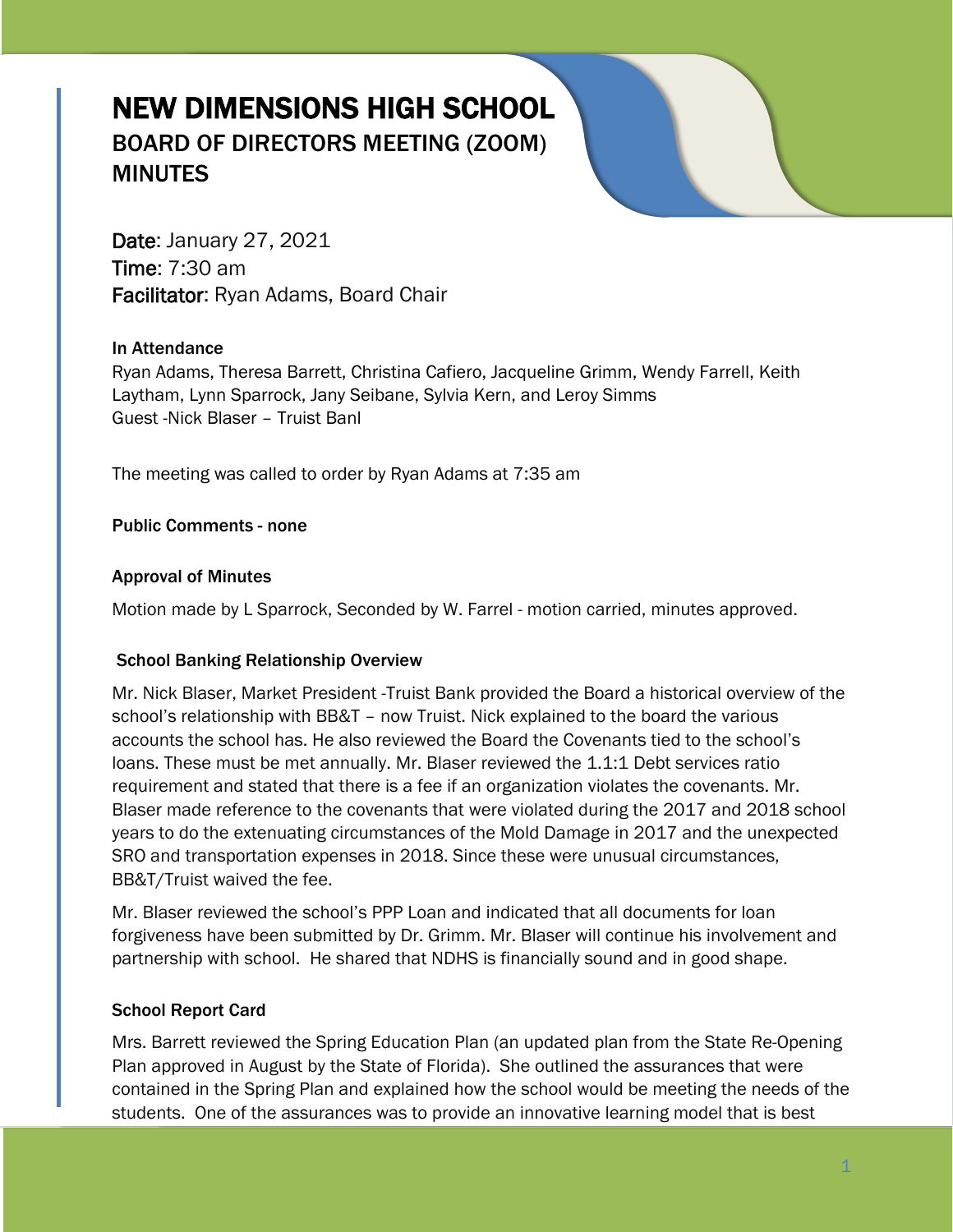suited for academic success. With that in mind, students who did scored a D or F or had problems with attendance (less than 90%) were invited to return to face to face instruction. The school saw an increase in learners in this modality - 93 students in the Fall to 123 students now attending classes on campus in the Spring.

Mrs. Barrett shared progress monitoring and test data with the Board ensuring that the school is currently on target with the goals set forth in the School Improvement Plan. Additionally, Mrs. Barrett shared NDHS's student participation in the Food Distribution Drive Thru Event on January 9<sup>th</sup>. Dr. Grimm said that a neighbor had reached out to her and had wonderful things to say about the students and staff involved in the project. The Board recognized all the hard work that goes into projects like this and thanked Mr. Timmerman and Mr. Laythem for being so active with the students.

# Covid-19 Update

Dr. Kern provided an update on how the school is faring with the pandemic. She stated that weekly we receive notification from parents that students will be out as they have been exposed. Most of the students that have been exposed have been digital students. A few have been on campus, but they all were exposed over school holidays and we did not have to quarantine. 4 staff members have had Covid and the majority of those happened during school break as well.

# Staffing/Out of Field Teachers

Dr. Kern reported the number of teachers that we currently have out of field and noted that our PLTW-Biomedical Science teacher resigned. The position is currently posted.

Out of Field Teachers: Angelis Soto (World History), Ed Stephan (Personal & Financial Literacy), Emily Bermudez (Earth Space Science), and Euripides Rodriguez (Earth Space Science). Mr. Rodriguez and Ms. Bermudez are out-of-field as they are covering classes for the science position that was vacated. The teachers are using the Edmentum program to deliver instruction in Earth Space Science.

### Master Schedule Changes

It was noted that Mr. Rodriguez and Ms. Bermudez are teaching 4 periods this semester due to the PLTW teacher vacancy.

# Teacher Salary Allocation

The teacher salary allocation monies have been received, salaries have been updated and contracts were issued.

# Charter Renewal Update

Mrs. Barrett, Ryan Adams, and Dr. Kern shared some of the highlights from the 4 hour with visit on January  $7<sup>th</sup>$  with Charter Renewal Team. The visit went very well and the team was impressed with the students and teachers as they visited classrooms. The focus of the